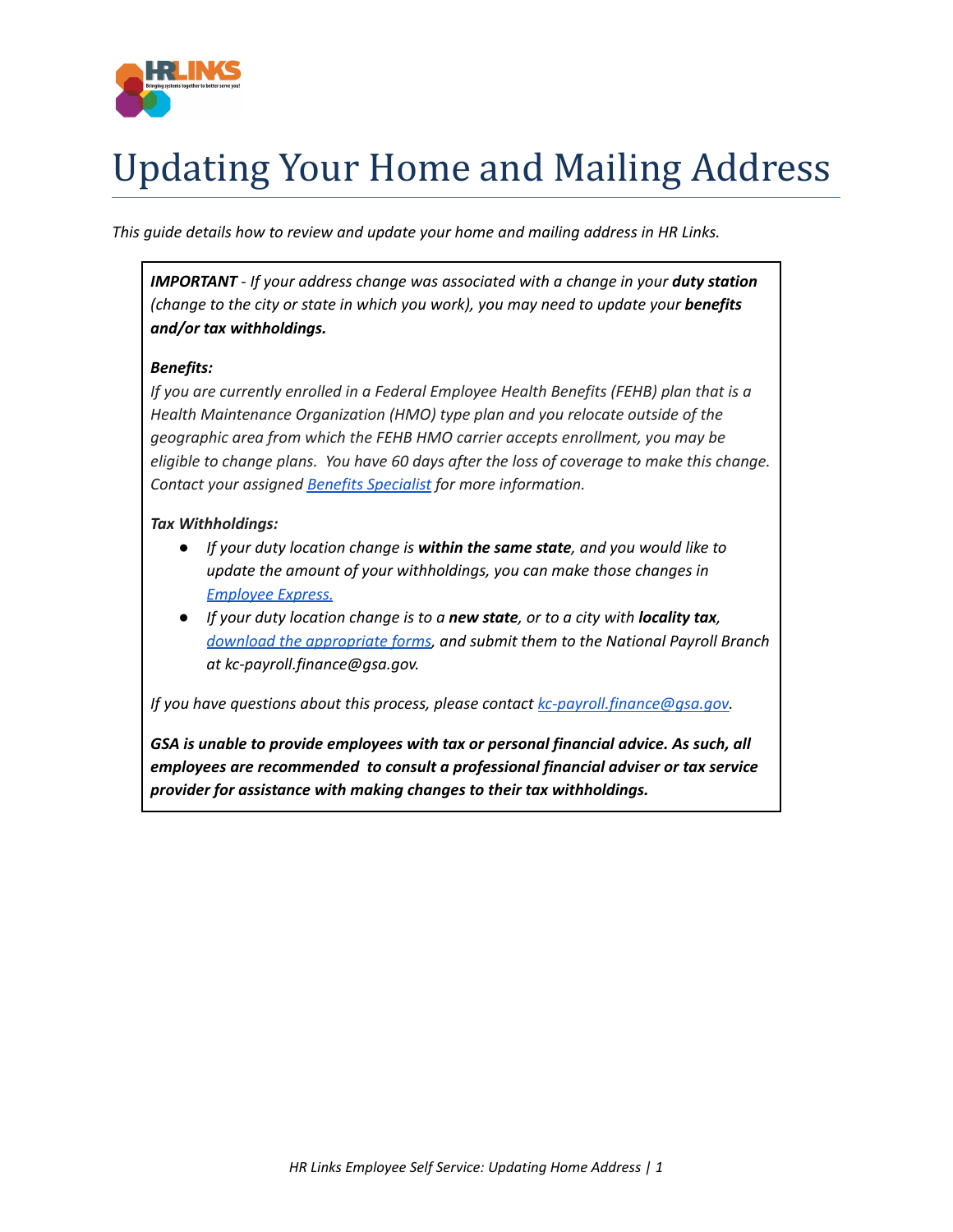

1. From the HR Links homepage, select the **Employee Personal Info** Tile; **View/Update Personal Info** link.

| S.                                                                                                                             |                                                                      | ∨ Employee Self Service                                                                                                                      |                                       |                                               |
|--------------------------------------------------------------------------------------------------------------------------------|----------------------------------------------------------------------|----------------------------------------------------------------------------------------------------------------------------------------------|---------------------------------------|-----------------------------------------------|
| <b>Employee Personal Info</b><br>View/Update Personal Info<br>View/Update Payroll Info<br>$\cdot$ O<br>Employment Verification | <b>Employee Timesheet</b><br>10/10/2021 - 10/23/2021<br>No Timesheet | <b>Employee Time Requests</b><br>Request Base Schedule<br>GSA AWS Converted<br>$+(+)$<br>Absence Requests<br>Additional Time Requests<br>888 | <b>View My HR Information</b>         | Performance<br>űl<br>Next Due Date 11/15/2021 |
| Print SF-50<br>--                                                                                                              | <b>Benefits Summary</b><br>r A<br>Enrollment Ends 12/13/2021         | <b>Benefits Library</b>                                                                                                                      | <b>Help Desk Home</b><br>$\mathbb{Z}$ | <b>Company Directory</b>                      |
| <b>HR Links Training &amp; HR Support</b>                                                                                      | <b>Telework &amp; Remote Work</b><br>$\sim$                          | <b>Approvals</b><br>≚<br>14                                                                                                                  | <b>Manage Delegation</b>              | <b>HR Links Satisfaction Survey</b>           |

**2.** From the **View/Update My Personal Info** page, select the pencil icon next to **Current Home Address** to edit your Home Address.

|                                     | $+$ EXPAND ALL | $\parallel$ $\times$ COLLAPSE ALL |
|-------------------------------------|----------------|-----------------------------------|
|                                     |                |                                   |
| <b>Current Mailing Address</b><br>D |                |                                   |
| No Address Entered                  |                |                                   |
|                                     |                |                                   |
|                                     |                |                                   |
|                                     |                |                                   |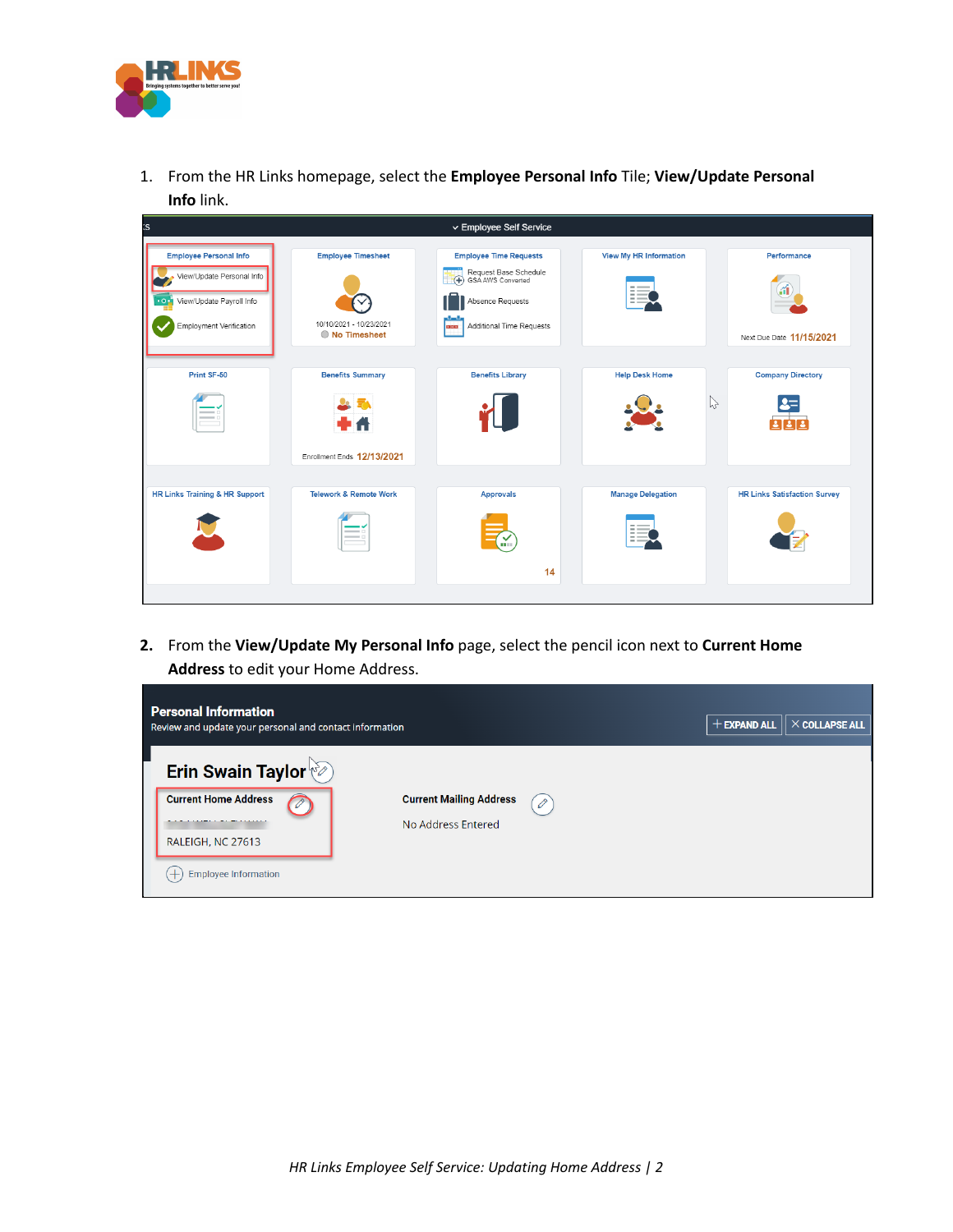

**3.** From the **Edit Address** page, enter your updated home address and click **Ok.**

| <b>Edit Address</b>                          |                             |  |  |
|----------------------------------------------|-----------------------------|--|--|
| <b>COUNTRY</b><br>$\varphi$<br>United States |                             |  |  |
| <b>ADDRESS 1</b>                             |                             |  |  |
| 123 Test                                     |                             |  |  |
| <b>ADDRESS 2</b>                             |                             |  |  |
| <b>ADDRESS 3</b>                             |                             |  |  |
| <b>CITY</b>                                  | <b>STATE</b>                |  |  |
| <b>RALEIGH</b>                               | $\overline{Q}$<br><b>NC</b> |  |  |
| <b>COUNTY</b>                                | <b>POSTAL</b><br>27613      |  |  |
| <b>CANCEL</b><br>OK                          |                             |  |  |

4. Enter your **effective date** for your updated home address and click **Save.**

| <b>Address Change Effective Date</b> |   |  |  |
|--------------------------------------|---|--|--|
| <b>CHANGE AS OF *</b>                |   |  |  |
| 10/28/2021                           | 懎 |  |  |
| <b>SAVE</b><br><b>CANCEL</b>         |   |  |  |

5. Confirm your updated home address was submitted and click **close.**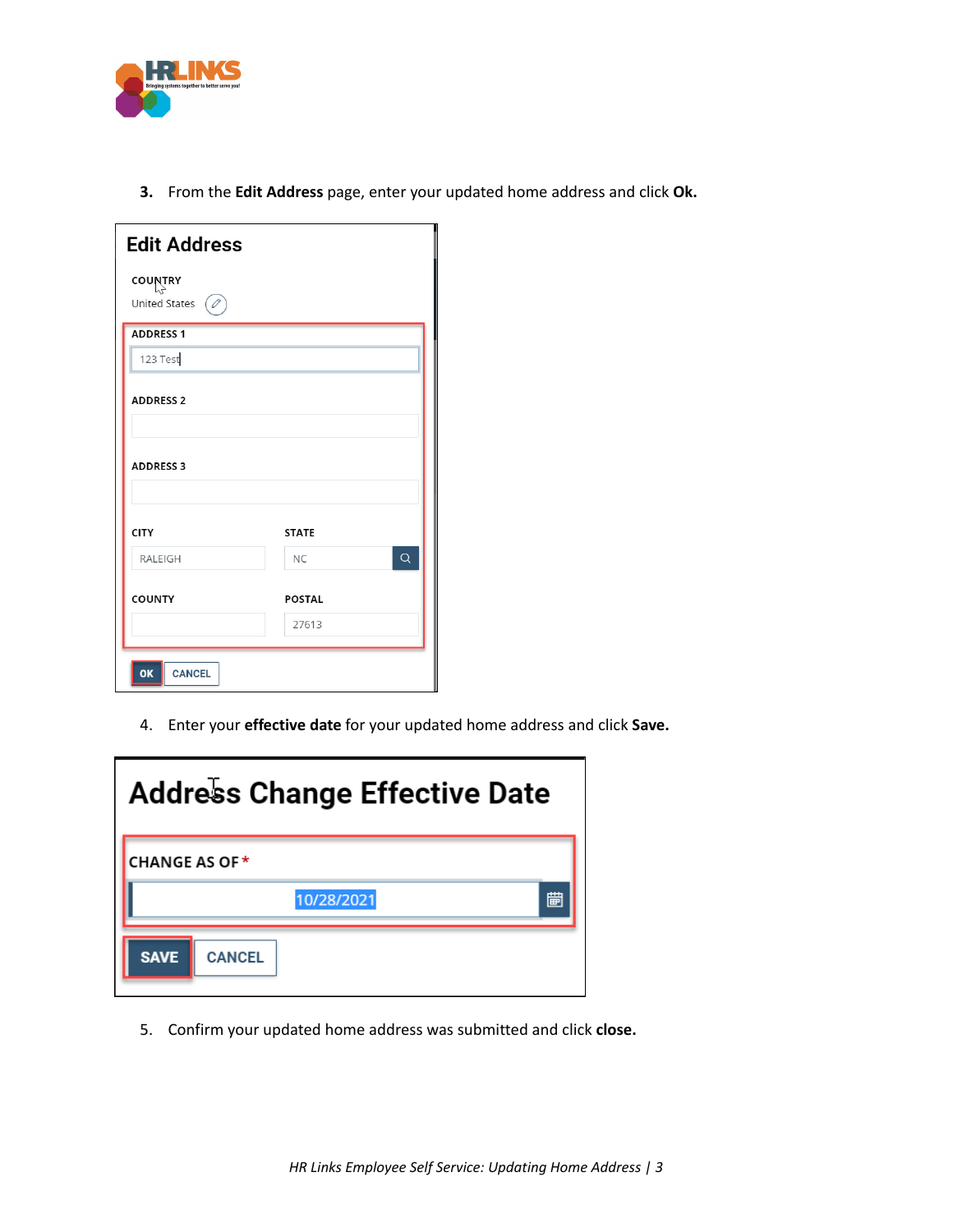

| <b>Address Change Submitted</b><br>The following request has been submitted.                        |                        |  |  |
|-----------------------------------------------------------------------------------------------------|------------------------|--|--|
| Effective Date10/28/2021                                                                            |                        |  |  |
| <b>Home Address</b>                                                                                 | <b>Mailing Address</b> |  |  |
| 123 Test RALEIGH, NC 27613<br><b>United States</b>                                                  | <b>United States</b>   |  |  |
| <b>Approval Status: Pending</b><br>PAR RESULT: NOT YET AVAILABLE TO HUMAN RESOURCES<br><b>CLOSE</b> |                        |  |  |

The pending home address change will display on your Personal Information page.

| <b>Personal Information</b><br>Review and update your personal and contact information |                                |  |  |
|----------------------------------------------------------------------------------------|--------------------------------|--|--|
| Erin Swain Taylor (2)                                                                  |                                |  |  |
| <b>Current Home Address</b>                                                            | <b>Current Mailing Address</b> |  |  |
| 123 Test                                                                               | No Address Entered             |  |  |
| RALEIGH, NC 27613                                                                      |                                |  |  |

You may also add/update your current Mailing address by clicking on the pencil icon next to **Current Mailing Address**.

| <b>Personal Information</b><br>Review and update your personal and contact information |                                | $+$ EXPAND ALL<br>$\times$ COLLAPSE ALL |
|----------------------------------------------------------------------------------------|--------------------------------|-----------------------------------------|
| Erin Swain Taylor                                                                      |                                |                                         |
| <b>Current Home Address</b><br>0                                                       | <b>Current Mailing Address</b> |                                         |
|                                                                                        | No Address Entered             |                                         |
| RALEIGH, NC 27613                                                                      |                                |                                         |
| <b>Employee Information</b>                                                            |                                |                                         |

All GSA correspondence is mailed to your **home** address. **While you can enter a mailing address, it is not currently used for any purpose.**